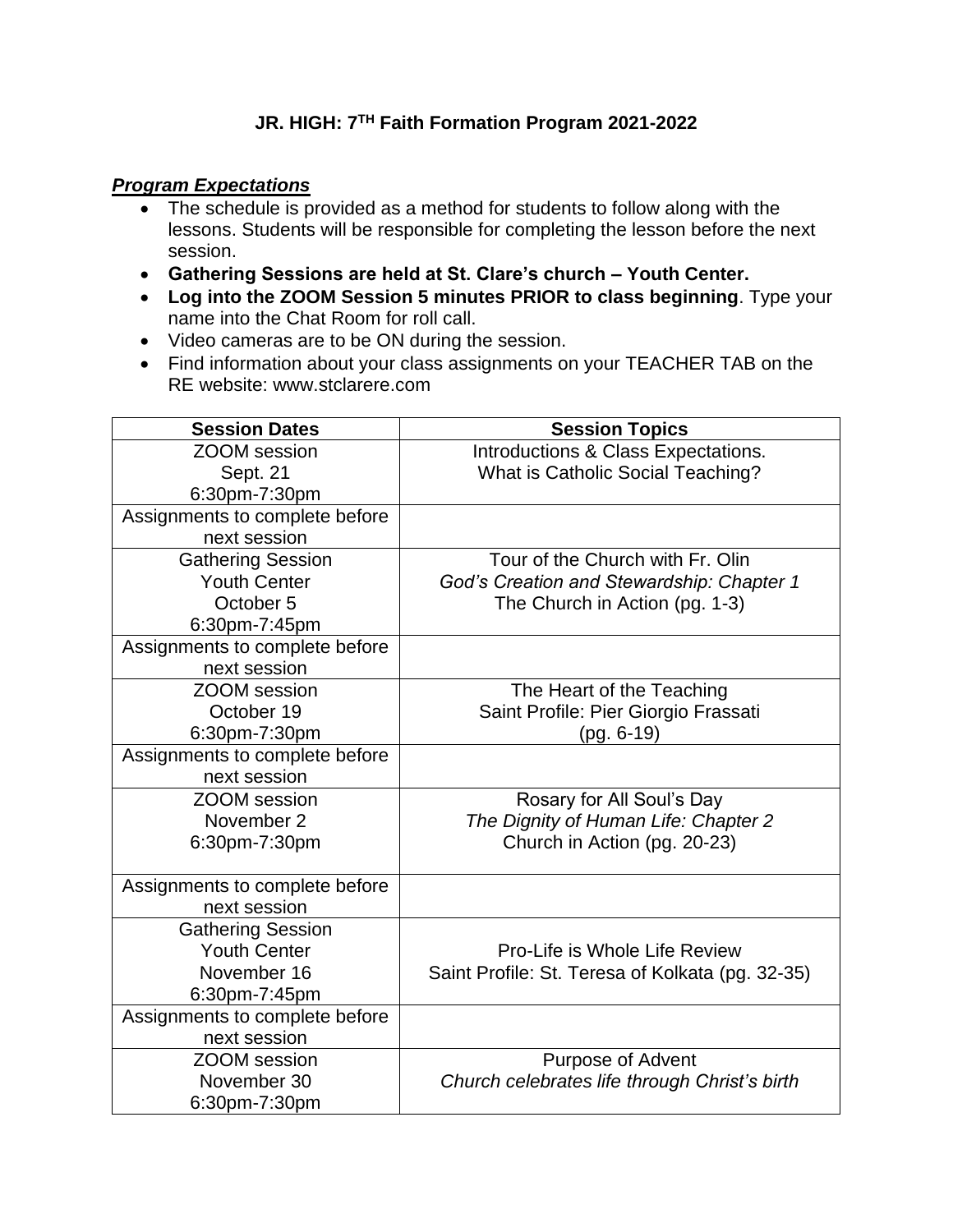| Assignments to complete before                  |                                                       |
|-------------------------------------------------|-------------------------------------------------------|
| next session                                    |                                                       |
| <b>Holiday Baking Night</b>                     |                                                       |
| Parish Kitchen                                  | Come help bake cookies for our local Fire             |
| December 3                                      | Department and Homeless Shelter                       |
| 6:15pm-8:30pm                                   |                                                       |
| <b>Gathering Session</b>                        |                                                       |
| <b>Youth Center</b>                             | <b>Christmas Service</b>                              |
| December 14                                     | <b>Christmas Party</b>                                |
| 6:30pm-7:45pm                                   |                                                       |
| Assignments to complete before                  |                                                       |
| next session                                    |                                                       |
| <b>ZOOM</b> session                             |                                                       |
| January 11                                      | Solidarity, Race & Responsibilities: Chapter 3        |
| 6:30pm-7:30pm                                   | Church in Action (pg. 40-43)                          |
|                                                 | <b>Guest Speaker</b>                                  |
|                                                 |                                                       |
| Assignments to complete before                  |                                                       |
| next session                                    |                                                       |
| <b>Gathering Session</b>                        |                                                       |
| <b>Youth Center</b>                             | <b>Empowering God's Children Virtus Training</b>      |
| January 25                                      |                                                       |
| 6:30pm-7:45pm                                   |                                                       |
|                                                 |                                                       |
| Assignments to complete before                  |                                                       |
| next session                                    |                                                       |
| <b>ZOOM</b> session                             |                                                       |
| February 8                                      | Prejudice in Action                                   |
| 6:30pm-7:30pm                                   | Saint Profile: Venerable Augustus Tolton              |
|                                                 |                                                       |
| Assignments to complete before<br>next session  |                                                       |
|                                                 |                                                       |
| <b>Gathering Session</b><br><b>Youth Center</b> |                                                       |
|                                                 | Summary of Chapter 3<br>Lenten Rice Bowl Introduction |
| February 22                                     |                                                       |
| 6:30pm-7:45pm                                   |                                                       |
| Assignments to complete before                  |                                                       |
| next session                                    |                                                       |
| <b>ZOOM</b> session                             | Poverty and the Dignity of Work: Chapter 4            |
| March 8                                         | The Church in Action (pg. 60-63)                      |
| 6:30pm-7:30pm                                   |                                                       |
| Assignments to complete before                  |                                                       |
| next session                                    |                                                       |
| <b>Gathering Session</b>                        | Gospel of Matthew 25: 37-40                           |
| <b>Youth Center</b>                             | Saint Profile: St. Oscar Romero                       |
| March 22                                        | <b>Rice Bowl Overview</b>                             |